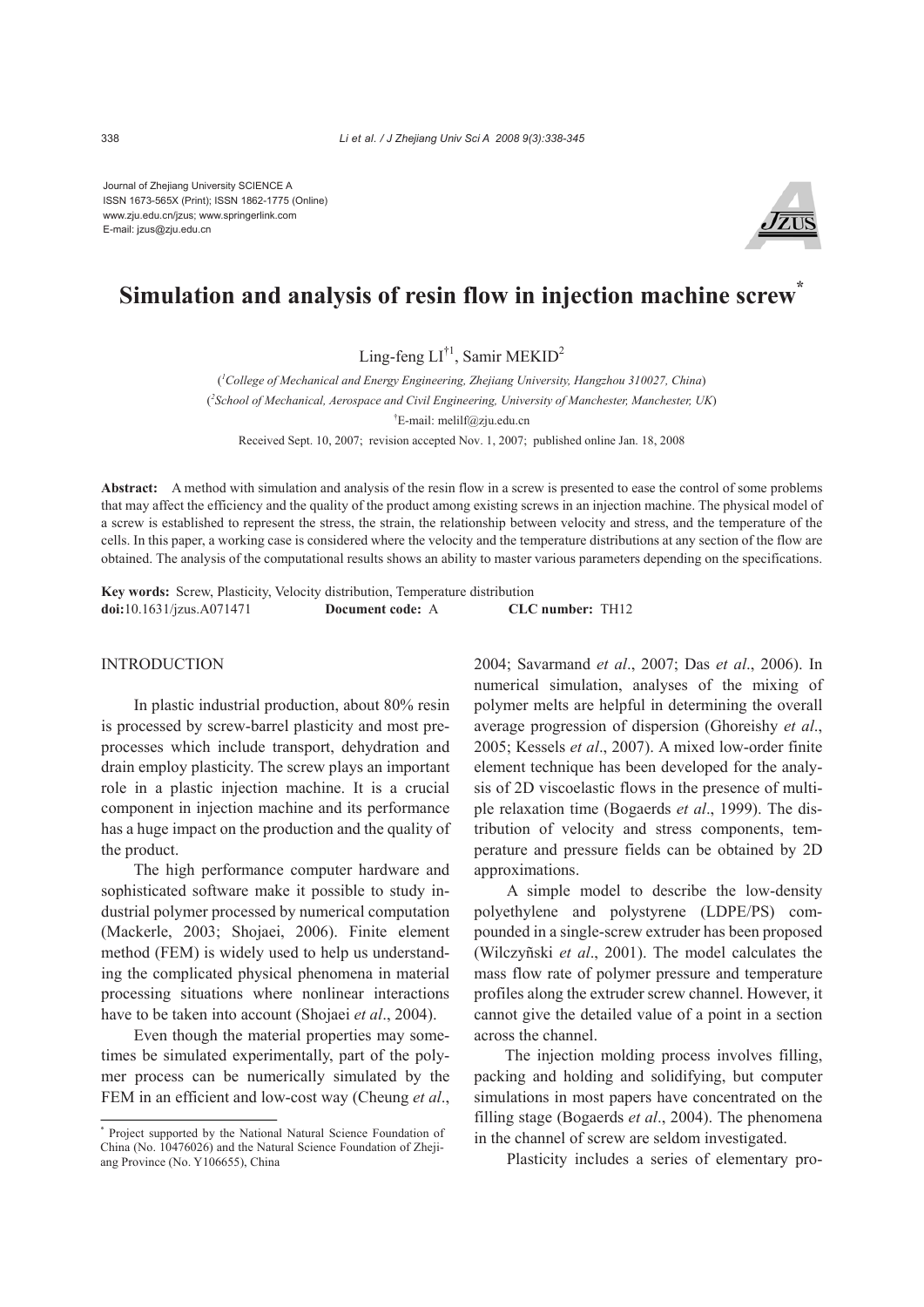cedures that happen between the screw and the barrel, such as solid transportation, gaining pressure, blending, exhaust and pumping (Lerdwijitjarud *et al*., 2004; Russo and Zuccarello, 2007). However, there are still a few problems that negatively affect the efficiency and quality of product among existing screws. One of the problems is that the resin generates redundant shearing heat that results in temperature overrun and resin decomposition while processing. Another problem is related to high speed. The screw works in a poor way when the rotation speed of screw reaches a high value. Further problem comes forth while abundance of new material with high stickiness is applied in practice, because some screws are not adapted to new resin processing (Zampaloni *et al*., 2007). Table 1 gives an exergue of common problems with possible causes. The temperature effect is one of the repeatable causes in most common problems experienced with various machines.

Solving these problems and improving the performance of the screw is a tremendously hard task on account of complexity of the plasticity, multi-disciplinary aspects and mutual effect of many factors. Regarding the plasticity process and since it is only three decades after the physical phenomenon that happened in the screw was understood, many others are not clearly known (Wilczyñski, 2001). The disciplines related to plasticity process include solid mechanics, hydromechanics, heat exchange, macromolecule physics, and rheology (Restrepo *et al*., 2007). Because of a large number of variable process parameters, material characteristic parameters of polymer and operating conditions, it is difficult to get an exact quantitative equation to describe the screw performance (Hasanpour and Ziaei-Rad, 2007; Ekh and Schön, 2008; Lesniak and Libura, 2007).

In this paper, numerical simulation and analysis of the plastic material flow in a screw are used to observe some performance such as temperature and speed. It will emphasize the steering function of theory to design the screw. Although the plasticity theory is not perfect because of the limitation brought by some assumptions with heavy and complicated computation, the simulation and analysis help in understanding the behaviour of plasticity and its sensitive parameters to ease the production of specified products by using of computer tools and optimization techniques. The computer is useful for large compu-

**Table 1 Plasticity trouble shooting guide with common problems and possible causes** 

| Surging<br>High moisture content<br>Die pressure too low<br>Rear barrel temperature too low/too high<br>Screw speed too fast<br>Die land too short<br>Die opening too large<br>Extruder drive belt slipping<br>Improper screw design<br>Voltage fluctuation<br>Temperature controller malfunction<br>Metering depth too deep or shallow<br>Warm-hot feed throat<br>Material bridging in feed throat | Problems | Possible causes |
|-----------------------------------------------------------------------------------------------------------------------------------------------------------------------------------------------------------------------------------------------------------------------------------------------------------------------------------------------------------------------------------------------------|----------|-----------------|
|                                                                                                                                                                                                                                                                                                                                                                                                     |          |                 |
|                                                                                                                                                                                                                                                                                                                                                                                                     |          |                 |
|                                                                                                                                                                                                                                                                                                                                                                                                     |          |                 |
|                                                                                                                                                                                                                                                                                                                                                                                                     |          |                 |
|                                                                                                                                                                                                                                                                                                                                                                                                     |          |                 |
|                                                                                                                                                                                                                                                                                                                                                                                                     |          |                 |
|                                                                                                                                                                                                                                                                                                                                                                                                     |          |                 |
|                                                                                                                                                                                                                                                                                                                                                                                                     |          |                 |
|                                                                                                                                                                                                                                                                                                                                                                                                     |          |                 |
|                                                                                                                                                                                                                                                                                                                                                                                                     |          |                 |
|                                                                                                                                                                                                                                                                                                                                                                                                     |          |                 |
|                                                                                                                                                                                                                                                                                                                                                                                                     |          |                 |
|                                                                                                                                                                                                                                                                                                                                                                                                     |          |                 |
| <b>Bubbles</b><br>High moisture content distributed through                                                                                                                                                                                                                                                                                                                                         |          |                 |
| Melt temperature too high in extrudate<br>uniformly                                                                                                                                                                                                                                                                                                                                                 |          |                 |
| Improper screw design (excessive shear)                                                                                                                                                                                                                                                                                                                                                             |          |                 |
| Incompatible additive                                                                                                                                                                                                                                                                                                                                                                               |          |                 |
| Die temperature too high                                                                                                                                                                                                                                                                                                                                                                            |          |                 |
| Melt<br>Metering depth too shallow                                                                                                                                                                                                                                                                                                                                                                  |          |                 |
| Metering depth too deep<br>fracture                                                                                                                                                                                                                                                                                                                                                                 |          |                 |
| Feed insufficient                                                                                                                                                                                                                                                                                                                                                                                   |          |                 |
| Die land too short                                                                                                                                                                                                                                                                                                                                                                                  |          |                 |
| Rough<br>Improper screw design                                                                                                                                                                                                                                                                                                                                                                      |          |                 |
| surface<br>Incompatible additive                                                                                                                                                                                                                                                                                                                                                                    |          |                 |
| Die temperature too low                                                                                                                                                                                                                                                                                                                                                                             |          |                 |
| Die not streamlined                                                                                                                                                                                                                                                                                                                                                                                 |          |                 |
| Die land too long                                                                                                                                                                                                                                                                                                                                                                                   |          |                 |
| High moisture content                                                                                                                                                                                                                                                                                                                                                                               |          |                 |
| Melt temperature too low                                                                                                                                                                                                                                                                                                                                                                            |          |                 |
| Contamination                                                                                                                                                                                                                                                                                                                                                                                       |          |                 |
| Excessive output                                                                                                                                                                                                                                                                                                                                                                                    |          |                 |
| Regrind is not melt-compatible with virgin<br>resin                                                                                                                                                                                                                                                                                                                                                 |          |                 |
|                                                                                                                                                                                                                                                                                                                                                                                                     |          |                 |
| Blocking<br>Melt temperature too high<br>or tacky                                                                                                                                                                                                                                                                                                                                                   |          |                 |
| Die temperature too high<br>surface<br>Cooling take up too short                                                                                                                                                                                                                                                                                                                                    |          |                 |
| Output excessive                                                                                                                                                                                                                                                                                                                                                                                    |          |                 |
| Cooling water or air too cold (polyether-type)                                                                                                                                                                                                                                                                                                                                                      |          |                 |

tations and repetitive iterations. The combination of up-to-date optimization techniques and computer technology is an effective and reliable means to tackle an intractable problem.

## PHYSICAL MODEL

Generally, an injection machine includes several subsystems such as an injection system, a clamping system, a heating/cooling system, a hydraulic control system, an electricity control system, a lubricating system, a safety system and an inspecting system.

The injection component is mainly composed of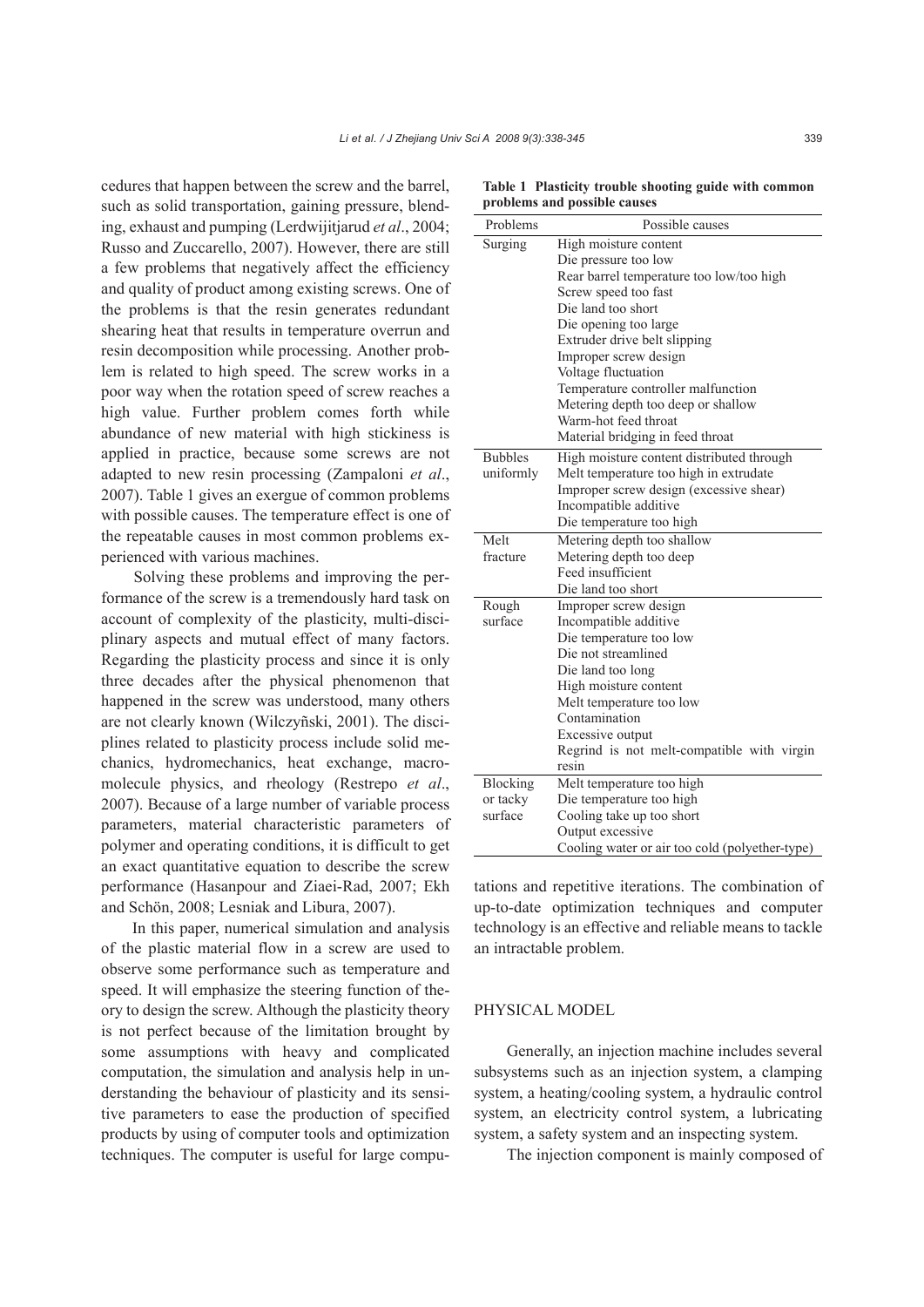a screw and a barrel with a heater. The injection component takes in the resin and makes it melted well proportioned, and finally injects a certain amount of the melted plastic into the mould cavity with suitable speed and pressure. A favorable plasticity performance is required for the injection component. In order to model the flow of the resin in the screw, the following procedure is described.

# **Working status of the screw in an injection machine**

The screw works with the power supplied by an electric or hydraulic motor. The movement is transmitted via a reducer from the motor. The screw rotates with a specified speed. The material in the groove is extruded to generate shearing heat by the relative movement between the screw thread and the inner wall of the barrel. When the temperature of the material reaches a certain value, the material melts. The electric heater outside the barrel maintains the barrel stand with a specified temperature.

The physical status of the resin is investigated in this paper while it is processed in the groove of a screw. This phenomenon occurs in the area shown by an ellipse in an injection machine (Fig.1). This area in Fig.1 represents the screw and the barrel to be modeled in the next paragraph. Fig.2 shows a magnified view.

# **Cells in the groove**

In order to establish a mathematical model, the resin in the groove is presented by small cube called cell (Fig.3).  $N_x$ ,  $N_y$ ,  $N_z$  are layers along three directions  $(x, y, z)$  respectively, and defined by Eq.(1):



**Fig.1 Injection machine** 



**Fig.2 Screw and barrel** 



**Fig.3 Physical model of the groove**

$$
N_x = W/L_x, \ N_y = H/L_y, \ N_z = Z/L_z, \ (1)
$$

where  $W$  is the width of groove;  $H$  is the depth of groove, *Z* is the length of channel,  $L_x$ ,  $L_y$ ,  $L_z$  are the thicknesses in *x*, *y*, *z* directions respectively.

The total number of the cells in the groove is given by Eq.(2):

$$
N = N_x N_y N_z. \tag{2}
$$

## **Movement and forces of a cell**

Every cell in a section of the groove slips along *z* axis. The pressure,  $\sigma$ , and the frictional shearing force,  $\tau$ , between the surfaces of adjacent cells are shown in Fig.4. The pressure and friction should comply with the Coulomb friction rule described by Eq.(3):

$$
\tau = f\sigma,\tag{3}
$$

where *f* is the interior frictional factor of the resin for the non-boundary cells.

However, for the boundary cells, *f* should be the exterior frictional coefficient between the plastic and the metal (Fig.5). To deduce the relationship between velocity and stress in a cell, an arbitrary cell (*i*,*j*) and its adjacent four cells should be analyzed.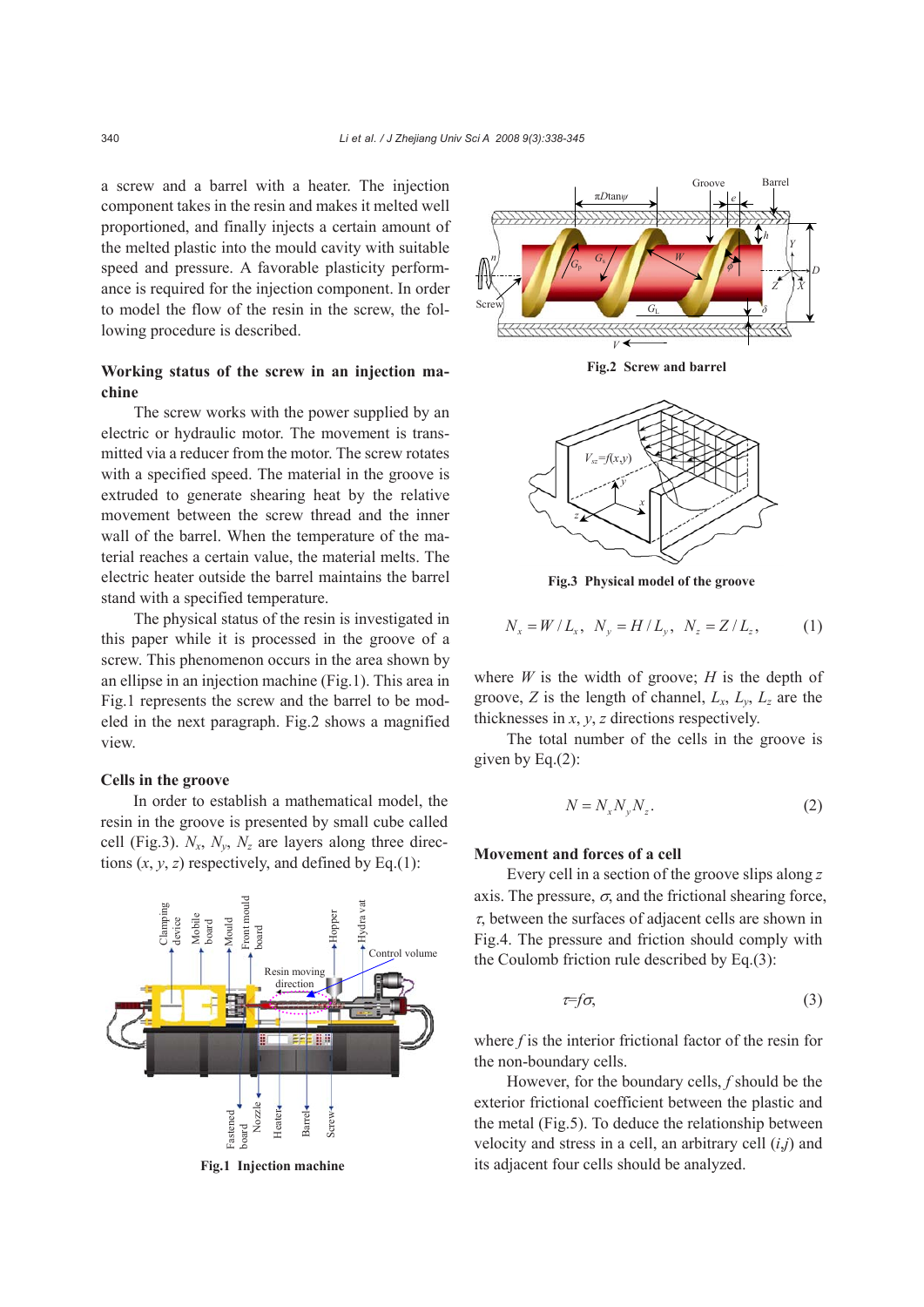

**Fig.4 Adjacent cells and forces** (a) Cell  $(i, j)$  and its adjacent cells; (b) Forces applied on cell  $(i, j)$ 



**Fig.5 Force restriction on one section of the flow** 

## **Stress and strain of a cell**

Although the stress distribution field in the groove is a 3D problem, the main stresses in three directions of a dispersed particle system are not independent. They hold a finite relationship between stress and strain. The relationship between stresses across and along the groove is given by Eq.(4):

$$
\sigma_3 = k \sigma_z, \tag{4}
$$

where  $k$  is the resin performance related coefficient;  $\sigma_3$  is the stress across the groove;  $\sigma_7$  is the stress along the groove.

After the spatial elasticity equation is simplified, 2D elasticity equations that connect the stress and strain are obtained:

$$
\{\boldsymbol{\sigma}\} = [\boldsymbol{D}]\{\boldsymbol{\varepsilon}\}, \{\boldsymbol{\sigma}\} = \{\sigma_x, \sigma_y, \tau_{xy}\}^{\mathrm{T}}, \{\boldsymbol{\varepsilon}\} = \{\varepsilon_x, \varepsilon_y, \dot{\gamma}_{xy}\}^{\mathrm{T}},
$$
\n(5)

where  $\{\sigma\}$  is the stress matrix for an arbitrary cell,  $\{\varepsilon\}$ is the strain matrix for an arbitrary cell,  $\boldsymbol{D}$  is a  $3\times3$ elasticity matrix for an arbitrary cell.

#### **Relationship between velocity and stress**

The elasticity energy inside a cell is ignored. According to the fictive power theory, the algebra sum of the power made in a fictive displacement by all forces applied on any body, which is in a balance status, is equal to zero (Xu and Hua, 1983):

$$
\iint_{A} p \delta S dA = 0, \tag{6}
$$

where  $p$  is the force applied on the surface, which can be decomposed as the pressure stress  $\sigma$  and the frictional shearing force  $\tau$ ,  $\delta S$  is the displacement of a cell, *A* is the area of the surface.

Considering a cell (*i*,*j*) and four adjacent cells in Fig.4, cell  $(i,j)$  bears the forces along *z* direction  $(F_{11})$ and  $F_{22}$ ), the pressure forces from adjacent cells  $(F_{33},$  $F_{44}$ ,  $F_{55}$  and  $F_{66}$ ), and the frictional shearing force ( $F_3$ ,  $F_4$ ,  $F_5$  and  $F_6$ ) that can be calculated by Eq.(3). So, all the forces applied to cell  $(i,j)$  are:

$$
F_{11} = \sigma_{z(i,j)} + \Delta \sigma_{z(i,j)}, F_{22} = \sigma_{z(i,j)}, F_{33} = \sigma_{y(i-1,j)},
$$
  
\n
$$
F_{44} = \sigma_{y(i+1,j)}, F_{55} = \sigma_{x(i,j+1)}, F_{66} = \sigma_{x(i,j-1)},
$$
  
\n
$$
F_{3} = \tau_{(i-1,j)} = f \sigma_{y(i-1,j)}, F_{4} = \tau_{(i+1,j)} = f \sigma_{y(i+1,j)},
$$
  
\n
$$
F_{5} = \tau_{(i,j+1)} = f \sigma_{x(i,j+1)}, F_{6} = \tau_{(i,j-1)} = f \sigma_{y(i,j-1)}.
$$
\n(7)

The fictive power Eq.(6) is applied to an arbitrary cell (*i*,*j*), which bears the forces expressed in Eq.(7), with awareness of the difference between the interior frictional factor and the exterior frictional factor. Then, the cell  $(i,j)$  will satisfy Eq.(8):

$$
\Delta x \Delta y \Delta \sigma_{z(i,j)} \delta S_{(i,j)} = \Delta y \Delta z f_{(i,j+1)} (\delta S_{(i,j+1)} - \delta S_{(i,j)}) \sigma_{x(i,j+1)} + \Delta y \Delta z f_{(i,j-1)} (\delta S_{(i,j-1)} - \delta S_{(i,j)}) \sigma_{x(i,j-1)} + \Delta x \Delta z f_{(i+1,j)} (\delta S_{(i+1,j)} - \delta S_{(i,j)}) \sigma_{y(i+1,j)} + \Delta x \Delta z f_{(i-1,j)} (\delta S_{(i-1,j)} - \delta S_{(i,j)}) \sigma_{y(i-1,j)}.
$$
\n(8)

If the displacement is replaced by the velocity of the cell in Eq.(8), the relationship between the velocity and the stress can be obtained as follows:

$$
\nu_{(i,j)} \frac{\Delta y \Delta x}{\Delta z} \left( \sigma_{z(i,j)}^{n+1} - \sigma_{z(i,j)}^n \right) \n= \Delta y f_{(i,j+1)}^{n+1/2} \sigma_{x(i,j+1)}^{n+1/2} \left( v_{(i,j+1)} - v_{(i,j)} \right) +
$$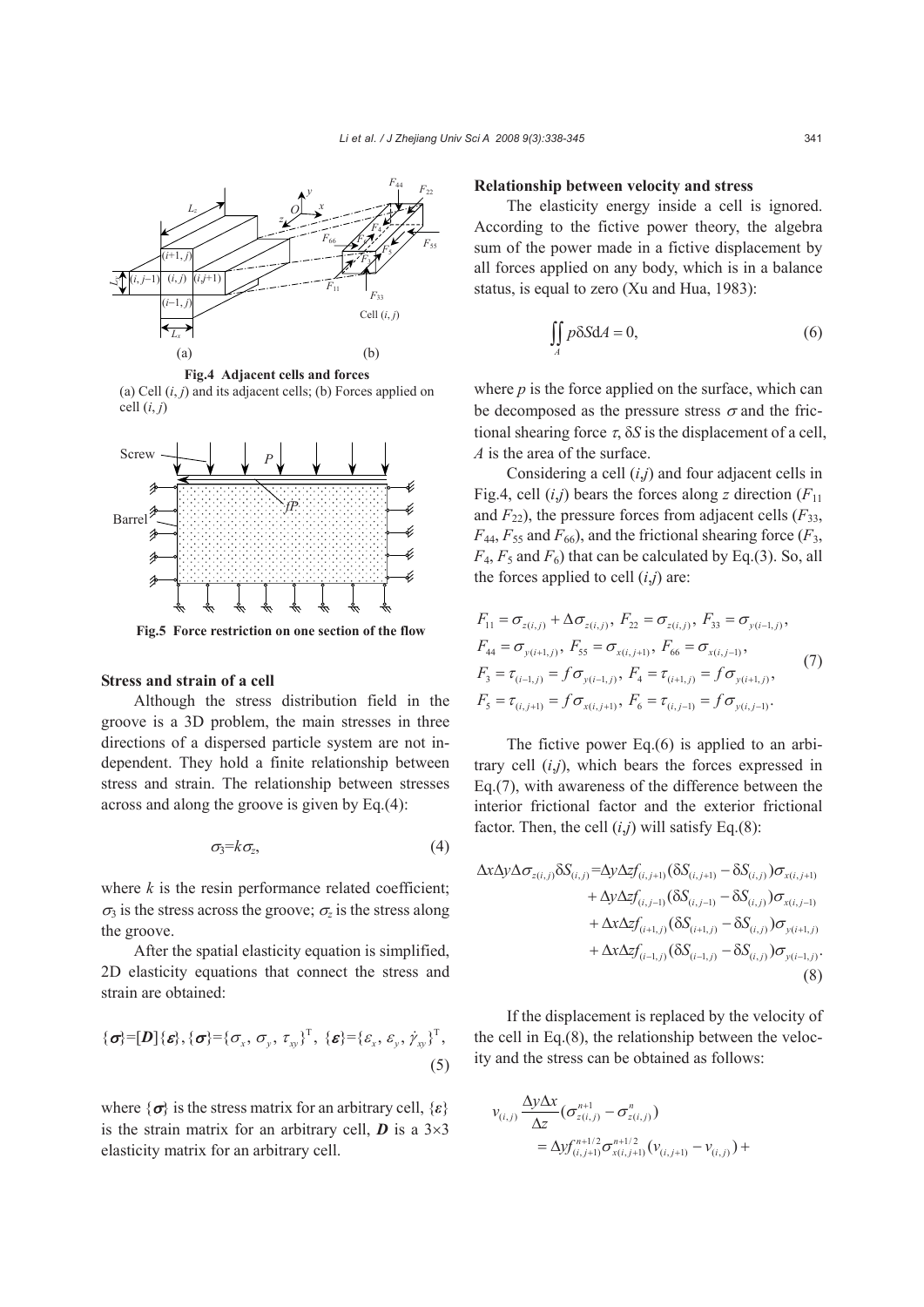$$
\Delta y f_{(i,j-1)}^{n+1/2} \sigma_{x(i,j-1)}^{n+1/2} (v_{(i,j-1)} - v_{(i,j)}) +
$$
  
\n
$$
\Delta x f_{(i+1,j)}^{n+1/2} \sigma_{y(i+1,j)}^{n+1/2} (v_{(i+1,j)} - v_{(i,j)}) +
$$
  
\n
$$
\Delta x f_{(i-1,j)}^{n+1/2} \sigma_{y(i-1,j)}^{n+1/2} (v_{(i-1,j)} - v_{(i,j)}),
$$
  
\n $i = 1, 2, ..., N_x; j = 1, 2, ..., N_y; n = 1, 2, ..., N_z,$  (9)

where  $\delta S_{(i,j)}$  is the displacement of cell located at  $(i, j)$ , *f* is the friction coefficient, *v* is the velocity of cell,  $v_{(i,i)}$ is velocity of cell located at  $(i, j)$ ,  $\sigma$  is the pressure stress,  $\sigma_{x(i,j)}^{n+1/2}$  is the pressure stress of cell  $(i, j)$  in *x* direction, *n* is the serial number of section position in *z* direction,  $n+1/2$  means the center of a cell.  $\Delta x$ ,  $\Delta y$ ,  $\Delta z$  is the cell size in *x*, *y*, *z* direction respectively.

From Eq.(9), it is known that the movement status of any cell is not only affected by the force from adjacent cells, but also related to the movement of adjacent cells. For each cell there are an unknown variable and its corresponding equation, i.e. the velocity and the corresponding velocity-stress coupling equation. The number of unknown variables and the number of equations are equal to form a consistent system. So, if the stress status of the cell is known, the velocity distribution can be deduced.

#### **Solid temperature calculation**

The previous calculation (Eq.(9)) encompasses velocity, relative velocity of cells, shearing and press force. Using these values, the spatial temperature distribution can be determined.

Considering the heat produced by friction between resin cells and overlooking on thermal convection in *x* and *y* directions, a 2D steady heat exchange equation that has an inner source is deduced:

$$
\frac{dT}{dt} = a_s \left( \frac{\partial^2 T}{\partial x^2} + \frac{\partial^2 T}{\partial y^2} \right) + \frac{\dot{q}}{\rho_s c_s},
$$
(10)

where  $T$  is the temperature of the cell,  $\dot{q}$  is the heat generated by friction inside the material in unit time and unit volume,  $a_s$  is the solid heat diffusivity,  $\rho_s$  is the solid density considering the interstitial space, *c*<sup>s</sup> is the solid specific heat.  $a_s = k_s/(\rho_s c_s)$ , here,  $k_s$  is the solid heat conductivity.

## COMPUTATION RESULTS AND ANALYSIS

A working case is investigated from the machine

shown in Fig.1. The following parameters are known and given: screw diameter=45 mm; groove width =38.38 mm; groove depth=7 mm; spire angle=17.67°; rotate speed=0.52 r/s; resin=LDPE; *k*=0.38; *Nx*=50, *Ny*=20, *Nz*=100.

## **Stress distribution calculation**

The press force on material from the barrel is a function of the coordinates. However, in the actual calculation, the press force is worked out by an iterative method. In this method, an original distribution (e.g. uniform) of force is assumed to initiate the displacement and stress. Then, the force distribution is revised according to the displacement and stress until the following boundary conditions are satisfied:

$$
u_x \ge 0 \text{ at } x = 0; u_x \le 0 \text{ at } x = W;
$$
  

$$
u_y \ge 0 \text{ at } y = 0; u_y \le 0 \text{ at } y = H,
$$

where  $u_x$ ,  $u_y$  are the displacements along *x* and *y* axes.

The boundary condition of the stress field is when  $z=0$  and  $\sigma_z=p_0$ , where  $p_0$  is the initial force in the feed segment of a screw.

The above calculation process is tremendously intricate and burdensome. To simplify the calculation process, the force is supposed to be of uniform distribution. In this way, the calculation load is obviously decreased, while the calculation precision holds the satisfied result. After the force distribution is obtained, the velocity distribution calculation can be launched.

# **Velocity distribution calculation**

The combination of Eq.(9) for each cell will form a linear equation group that will be initialized and solved, then, the velocity value of each cell can be obtained.

In Fig.6a, the velocity distribution is illustrated by the height and the color of the mesh. In Fig.6b, the curve shows the velocity distribution along the width direction at particular heights. In Fig.6c, the curve shows the velocity distribution along a height direction in particular position along the width.

#### **Temperature distribution calculation**

After the differential Eq.(10) is discretised, it can be solved by iteration. Then, the temperature distribution of the material in 3D space can be obtained, as shown in Fig.7.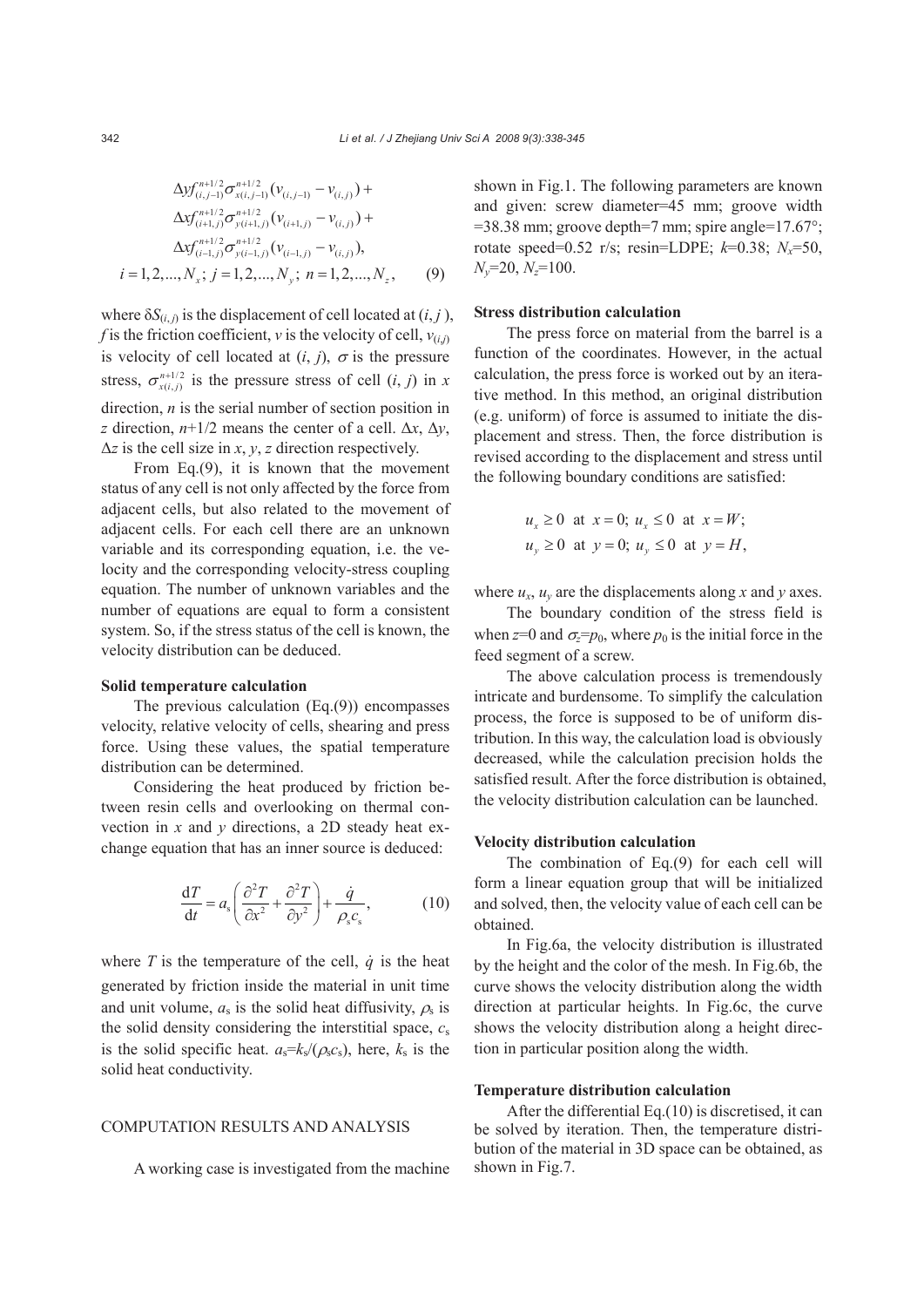

Fig.6 Velocity distribution across a section in groove The velocity distribution illustrated (a) by the height and the color of the mesh, (b) along the width direction at particular reights and (c) along height direction in particular position along the width

 Fig.8 shows the distribution of the temperature across several sections, e.g., cells along the flow. At the beginning, the higher temperature is located on top of the sections, i.e., area where embedded heaters are implemented outside the barrel. Figs.8a~8e represent temperature distribution of sections of the material from its entrance. As a result of the boundary condition control, the temperature of four margins of



Fig.7 Temperature distribution of a section near entrance



Fig.8 Temperature distribution of a section away from entrance gradually

 $(a)$   $\neg$ (e) denote the temperature distribution of sections located on positions  $i$ -v in control volumn (f), respectively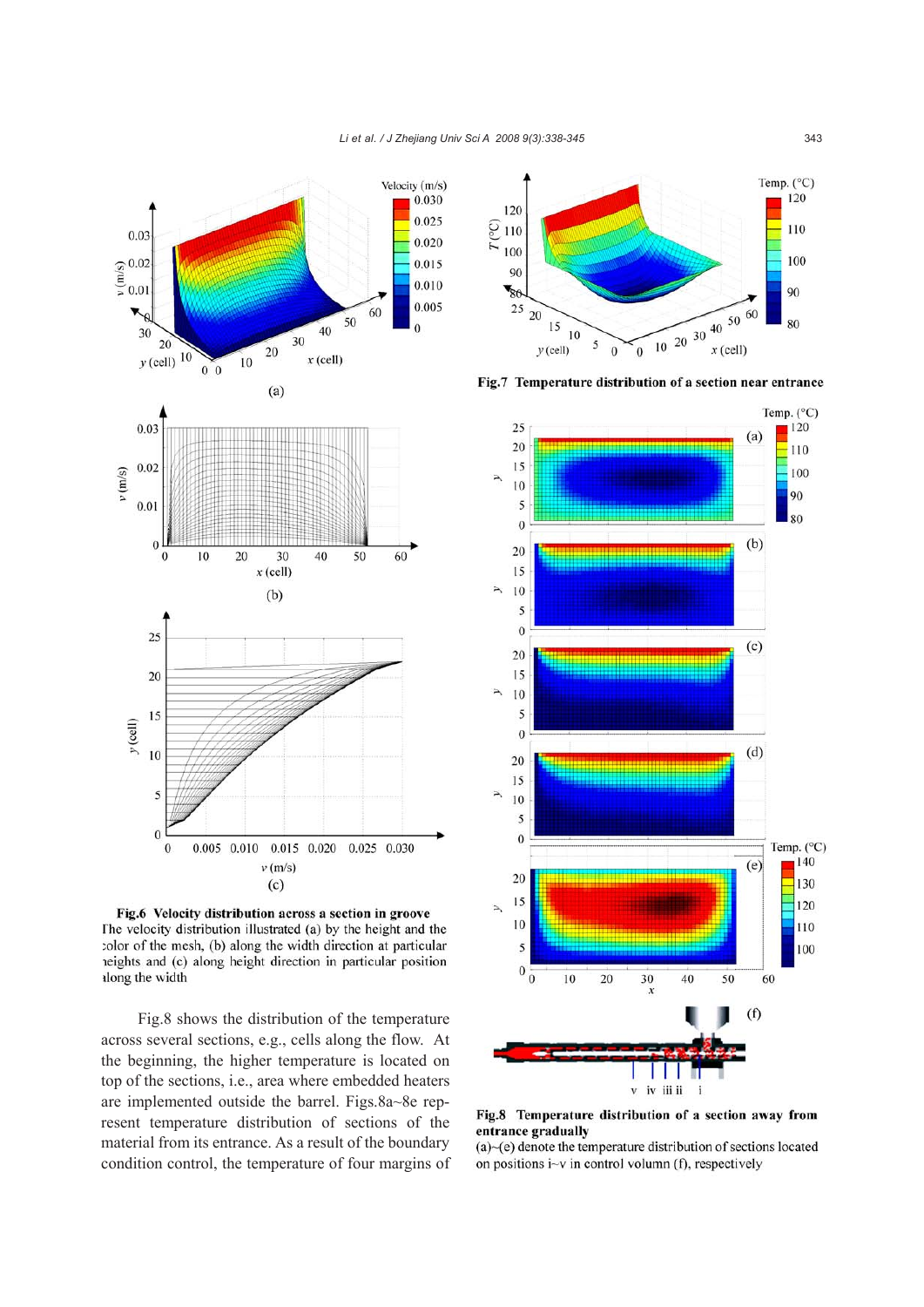every section remains the same. Furthermore, the upper side of the section has the value of the barrel temperature (e.g., 120 $\degree$ C), while the other three sides have the value of the screw temperature (e.g., 100)  $^{\circ}$ C).

It can be seen from Fig.8 that the temperature distribution is changing along the flow at different sections. At the beginning, the temperature of the material in the center of the groove is low, and it is lower than the temperature of the barrel or the screw. As the material is conveyed forward, the iterative calculation is carried out. Then, the temperature of the material in some area of the groove will increase because of the heat generated by shear stress. At a particular position, the temperature of the material in the center of the groove becomes higher than that of the barrel or the screw. And, unexpected case may occur when the temperature of resin material exceeds its decomposing temperature.

# **CONCLUSION**

The analysis of the resin behavior in the screw with particular emphasis on the temperature and velocity has been carried out by using numerical simulation of the injection process. The mathematical modeling of the behaviour with the previous parameters has led to the following conclusions:

(1) The plasticity is a combined result of the resin performance, screw structure and process parameter.

(2) The highest temperature appears in the center of the groove rather than in the margin of groove.

(3) The melted resin will see its speed increasing in a laminar shape.

(4) The control of process parameters such as the heating temperature and speed of screw will help in improving the quality of the product.

(5) The process modeling could lead to a redesign of the screw to suit specific requirements.

### **References**

Bogaerds, A.C.B., Verbeeten, W.M.H., Peters, G.W.M., Baaijens, F.P.T., 1999. 3D Viscoelastic analysis of a polymer solution in a complex flow. *Computer Methods in Applied Mechanics and Engineering*, **180**(3-4):413-430. [doi:10. 1016/S0045-7825(99)00176-0]

Bogaerds, A.C.B., Hulsen, M.A., Peters, G.W.M., Baaijens,

F.P.T., 2004. Stability analysis of injection molding flows. *Journal of Rheology*, **48**(4):765-785. [doi:10.1122/1. 1753276]

- Cheung, A., Yu, Y., Pochiraju, K., 2004. Three-dimensional finite element simulation of curing of polymer composites. *Finite Elements in Analysis and Design*, **40**(8): 895-912. [doi:10.1016/S0168-874X(03)00119-7]
- Das, C., Inkson, N.J., Read, D.J., Kelmanson, M.A., McLeish, T.C.B., 2006. Computational linear rheology of general branch-on-branch polymers. *Journal of Rheology*, **50**(2): 207-234. [doi:10.1122/1.2167487]
- Ekh, J., Schön, J., 2008. Finite element modeling and optimization of load transfer in multi-fastener joints using structural elements. *Composite Structures*, **82**(2):245-256. [doi:10.1016/j.compstruct.2007.01.005]
- Ghoreishy, M.H.R., Razavi-Nouri, M., Naderi, G., 2005. Finite element analysis of a thermoplastic elastomer melt flow in the metering region of a single screw extruder. *Computational Materials Science*, **34**(4):389-396. [doi:10. 1016/j.commatsci.2005.01.011]
- Hasanpour, K., Ziaei-Rad, S., 2007. Finite Stain Viscoelastic-plastic Deformation of Polymers Using Finite Element Simulation. Proceedings of the 9th International Conference on Numerical Methods in Industrial Forming Processes, p.1301-1306.
- Kessels, J.F.A., Jonker, A.S., Akkerman, R., 2007. Fully 2½D flow modeling of resin infusion under flexible tooling using unstructured meshes and wet and dry compaction properties. *Composites Part A: Applied Science and Manufacturing*, **38**:51-60. [doi:10.1016/j.compositesa. 2006.01.025]
- Lerdwijitjarud, W., Sinvat, A., Larson, R.G., 2004. Influence of dispersed-phase elasticity on steady-state deformation and breakup of droplets in simple shearing flow of immiscible polymer blends. *Journal of Rheology*, **48**(4):843-862. [doi:10.1122/1.1753275]
- Lesniak, D., Libura, W., 2007. Extrusion of sections with varying thickness through pocket dies. *Journal of Materials Processing Technology*, **194**(1-3):38-45. [doi:10. 1016/j.jmatprotec.2007.03.123]
- Mackerle, J., 2003. Finite element analysis and simulation of polymers—an addendum: a bibliography (1996-2002). *Modelling and Simulation in Materials Science and Engineering*, **11**(2):195-231. [doi:10.1088/0965-0393/11/2/ 307]
- Restrepo, O., Hsiao, K.T., Rodriguez, A., Minaie, B., 2007. Development of adaptive injection flow rate and pressure control algorithms for resin transfer molding. *Composites Part A: Applied Science and Manufacturing*, **38**(6):1547- 1568. [doi:10.1016/j.compositesa.2007.01.005]
- Russo, A., Zuccarello, B., 2007. Experimental and numerical evaluation of the mechanical behaviour of GFRP sandwich panels. *Composite Structures*, **81**(4):575-586. [doi:10.1016/j.compstruct.2006.10.007]
- Savarmand, S., Heniche, M., Béchard, V., Bertrand, F., Carreau, P.J., 2007. Analysis of the vane rheometer using 3D finite element simulation. *Journal of Rheology*, **51**(2):161-177.